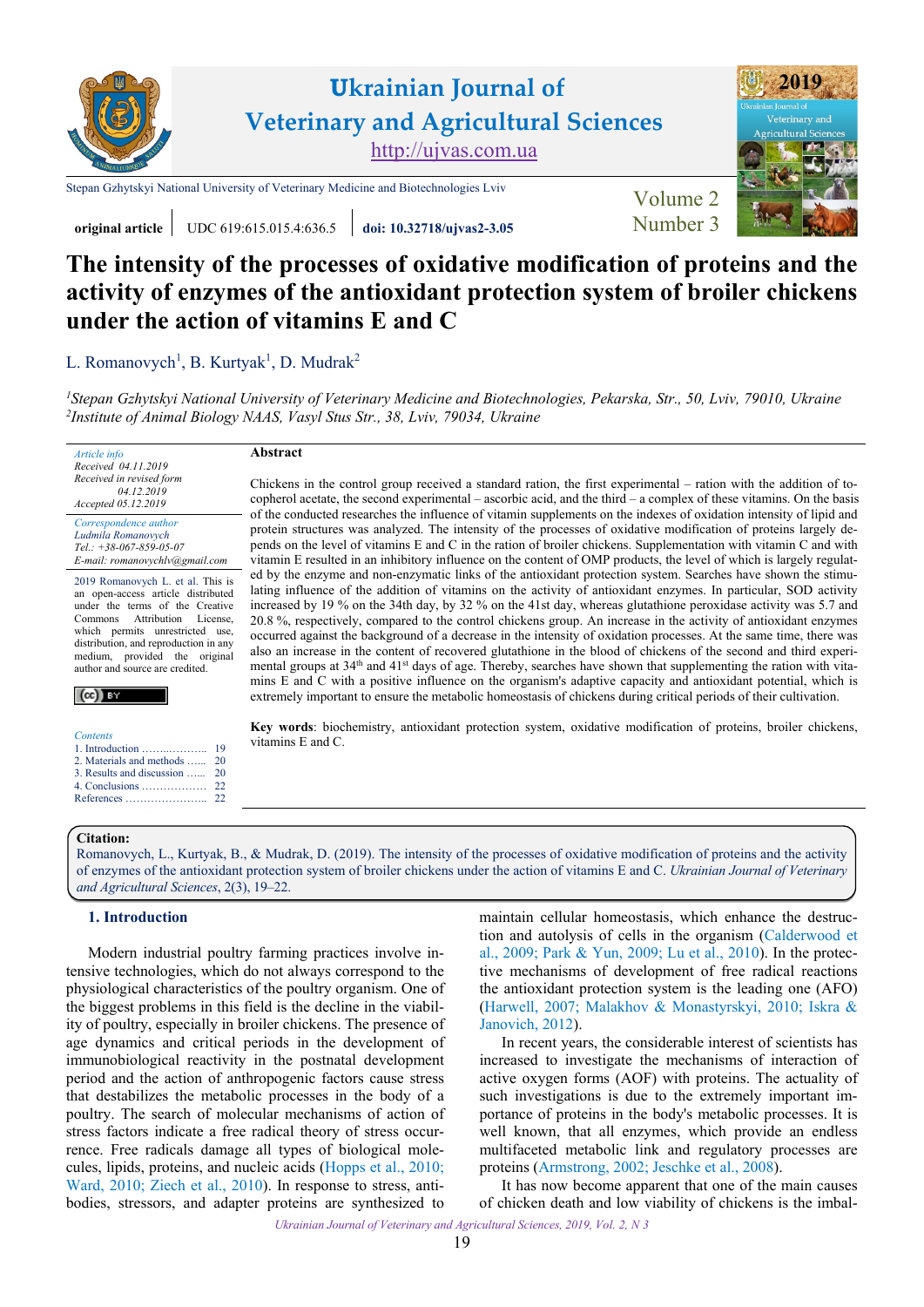<span id="page-1-0"></span>ance of protein-vitamin-mineral feeding [\(Kots, 2005\)](#page-3-0). However, it should be noted that the most complete vitamin support of the poultry ration, especially vitamins E and C at critical periods, it is important to obtain healthy viable chickens [\(Karadas et al., 2005\)](#page-3-0).

The progress made in recent years in improving poultry production and in increasing the production of poultry meat and eggs is closely linked to the successes in the study of metabolic features in poultry. The results obtained are the theoretical foundation for the nutrition and modern standards of poultry feeding and use in their rations of feed additives, mineral and vitamin premixes.

In their searches, many authors have stated the stimulating influence of vitamins E and C on the activity of the immune and antioxidant system, productivity and safety in chickens [\(Mudrak & Ohorodnyk,](#page-3-0) 2007; [Mudrak &](#page-3-0) [Vishchur, 2011](#page-3-0)). However, in broiler chickens the searches of such a plan are fragmentary. To date, both the independent and the combined influence of vitamins C and E on the activity of the protective systems of the poultry organism have not been sufficiently studied. First and foremost, finding out requires the investigation of the influence of vitamins E and C on the state of the antioxidant protection system in broiler chickens during critical growth periods.

## **2. Materials and methods**

The searches were carried out at the "Fedjuk M" farm in the village of Novosilky, Zolochiv district, Lviv region on four groups of broiler chickens of 100 heads in each, from 1 to 41 days of age. Keeping chickens was outdoor with free access to feed and water. The control group of chickens was fed a standard compound feed balanced on the basic nutrients according to the norms recommended for the ROSS-308 cross. The first experimental group of chickens in addition to the specified feed received – tocopherol acetate in the amount of 0.1 g/kg of compound feed, the second is ascorbic acid of 0.25 g/kg of compound feed. The third experimental group of chickens – tocopherol acetate and ascorbic acid at these doses.

For biochemical searches, blood was taken from the chickens after decapitation in different ages: 11-, 27-, 34-, and 41-daily age (five individuals from each group).

In hemolysates of erythrocytes blood of chickens was determined: glutathione peroxidase activity (EC 1.11.1.9) – according to V. M. Moin (1986), superoxide dismutase (EC 1.15.1.1) – according to the method described by E. E. Dubinina et al. (1983), the content of reduced glutathione by the method described by E. Butler (1963).

In the blood plasma was determined: the content of aldehyde and ketone derivatives of oxidative modification of proteins (OMP370 and OMP430), as described in R. L. Levine et al. (1990).

During the work, the bioethical requirements of the animals were complied with according to the current legislation.

The resulting digital data were statistically processed using Microsoft Excel for PCs, using conventional methods of variational statistics with determination of mean values (M), their quadratic error (m), and significance of differences established by Student's t-test.

#### **3. Results and discussion**

It is known that under conditions of oxidative stress and excessive generation of AEO, processes of uncontrolled protein modification is developing, that cause protein fragmentation, their denaturation, and also the formation of primary amino acid radicals, further engaging in secondary interaction with adjacent amino acid residues, and in general, it creates a rather complicated picture of the damaging action of AEO on protein macromolecules. All this leads to the loss of their biological activity by proteins and disruption of metabolic processes, in particular regenerative processes ([Armstrong, 2002](#page-3-0); [Martyshuk](#page-3-0) et al., 2016; [Lavryshyn](#page-3-0) et al., [2016;](#page-3-0) [Gutyj](#page-3-0) et al., 2018; [Lavryshyn](#page-3-0) & Gutyj, 2019).

As shown by the results of the investigations (table 1) in chickens of the control group with age the intensity of the processes of oxidative modification of proteins (OMP) remained virtually unchanged and was approximately at the same level as indicated by blood plasma aldehyde and ketone derivatives of OMP. Additional introduction to the ration of vitamins E and C had an influence on the intensity of the processes of oxidative modification of proteins. In particular, the content of aldehyde and ketone derivatives of OMP in the serum of chickens in all investigation periods, to which vitamin C was added to the ration was lower than in the control. In this case, differences in control were found to be significant in the content of  $\text{OMP}_{370}$  in the blood of 27and 34-daily age chickens, and OMP<sup>430</sup> at 34- and 41-daily age. Similar changes were observed in chickens, to which vitamins C and E. were added to the compound feed. Thus, at 34- and 41-daily age the content of aldehyde and ketone derivatives of OMP in the blood of chickens in this group was lower  $(P < 0.01 - 0.001)$  than in the control one.

#### **Table 1**

The content of aldehyde  $(\text{OMP}_{30})$  and ketone  $(\text{OMP}_{430})$  derivatives of oxidative protein modification in the blood of broiler chickens ( $M \pm m$ ; n = 5)

| Indicators                  | Groups | Age of broiler chickens, days |                               |                    |
|-----------------------------|--------|-------------------------------|-------------------------------|--------------------|
|                             |        | 27                            | 34                            | 41                 |
|                             | К      | $4.02 \pm 0.01$               | $4.16 \pm 0.02$               | $4.0 \pm 0.27$     |
| $OMP_{370}$ nmol/mg of pro- | E1     | $4.09 \pm 0.03$               | $3.73 \pm 0.12$ <sup>**</sup> | $3.9 \pm 0.43$     |
| tein                        | E2     | $3.57 \pm 0.02$ **            | $3.46 \pm 0.19$ <sup>**</sup> | $3.2 \pm 0.27$     |
|                             | E3     | $4.05 \pm 0.07$               | $3.74 \pm 0.11$ <sup>**</sup> | $3.3 \pm 0.23***$  |
|                             | К      | $10.26 \pm 0.08$              | $9.71 \pm 0.12$               | $10.13 \pm 0.07$   |
| $OMP_{430}$ nmol/mg of pro- | E1     | $10.14 \pm 0.12$              | $9.40 \pm 0.23$               | $9.24 \pm 0.60$    |
| tein                        | E2     | $10.02 \pm 0.15$              | $7.77 \pm 0.48$ **            | $8.59 \pm 0.12***$ |
|                             | E3     | $10.22 \pm 0.18$              | $8.05 \pm 0.53^*$             | $8.30 \pm 0.19***$ |

*Note.* Differences are statistically significant compared to controls: \* – P < 0.05; \*\* – P < 0.01; \*\*\* – P < 0.001

*Ukrainian Journal of Veterinary and Agricultural Sciences, 2019, Vol. 2, N 3*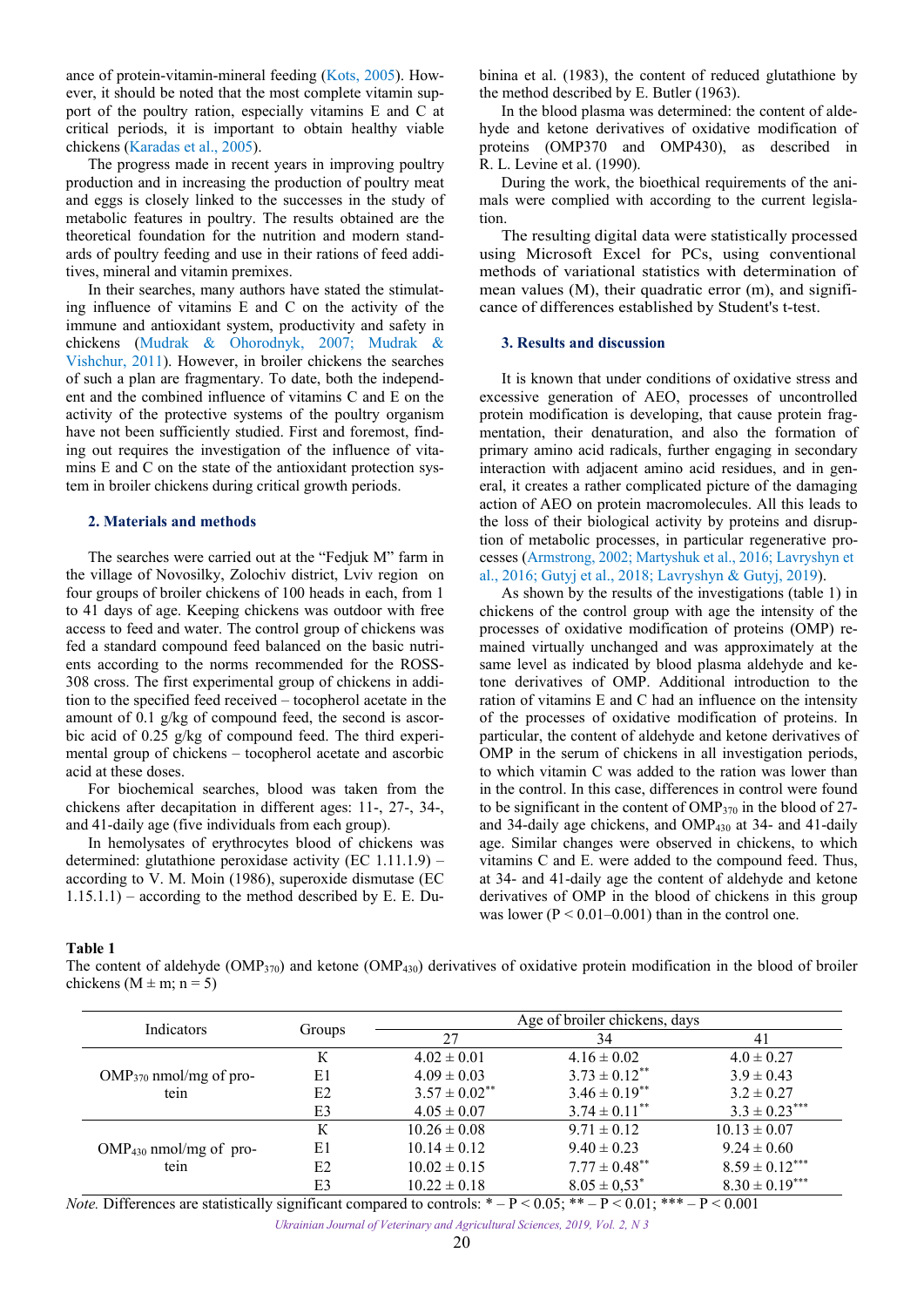At the same time, as shown in Table 1, additional introduction of vitamin E to the ration of broiler chickens caused a likely increase in the content of OMP430 in the blood of chickens 27 and 34 days of age and a decrease in the level of OMP370 by 34 days of life, indicating its verified impact on the content of derived OMPs.

Thus, the results of the investigations show that the intensity of the processes of oxidative modification of proteins largely depends on the level of vitamins E and C in the ration of broiler chickens. Supplementation with vitamin C and also with vitamin E to the ration caused an inhibitory influence on the content of OMP products, the level of which is largely regulated by the enzymatic and nonenzymatic links of the antioxidant defense system. The lower content of OMP products in the blood of chickens of the second and third experimental groups relative to the control may indicate higher functional activity of the antioxidant protection system.

From the data shown in Figure 1 we can see that glutathione peroxidase activity in the blood of chickens of the

third experimental group on the 34th and 41st days was respectively 5.7 ( $P < 0.05$ ) and 20.8 % ( $P < 0.05$ ) higher than in the control one. In this case in the 27 and 34 days of age, there was a tendency to increase glutathione peroxidase activity in the blood of chickens, which additionally to the standard compound feed received vitamin C, and at 41 days of age, differences in the control group were likely. From the literature it is known that glutathione peroxidase is localized in the cell cytosol and is one of the main components of the organism's defense system from endogenous or exogenously induced peroxide formation (including lipid peroxides). Its active center includes selenium in the form of selenocysteine, which provides the antioxidant function of this enzyme [\(Flohe,](#page-3-0) 1989; [Pehrson et al., 1989\)](#page-3-0). Due to the catalytic activity of GP in cells, the reduction of hydrogen peroxide and hydroperoxides of organic molecules to the corresponding hydroxyl compounds occurs. This process is accomplished by the use of reduced glutathione hydrogen, to which the enzyme exhibits high affinity ([Vannuechi, 1991](#page-3-0)).



**Fig. 1.** Glutathione peroxidase activity and content of reduced glutathione in broiler chickens blood (M  $\pm$  m; n = 5)

From the data in Figure 1 we can see that the content of reduced glutathione in the blood of chickens in the first experimental group at 27-, 34- and 41-daily age was higher  $(P < 0.05-0.01)$  than in the control one. At the same time, there was also an increase  $(P < 0.05-0.01)$  in the content of recovered glutathione in the blood of chickens of the second and third experimental groups at 34 and 41 days of age. In the system of antioxidant protection of the organism was proved that the restored glutathione is the most powerful source of electrons for the restoration of oxidized compounds. Investigation of its content in the blood of animals is a diagnostically justifiable indicator of the sustainability of metabolic processes and of the antioxidant potential as a whole. Similar changes, only less pronounced, were found in the investigation of superoxide dismutase activity – the primary link of the antioxidant defense system. It was specifically identified higher ( $P < 0.05$ ) superoxide dismutase activity in the blood of the third group of chickens at 34 and 41 days of age. (Fig. 2).

Therefore, the results of the investigations showed that additional introduction to the ration of poultry vitamins E and C has a positive influence on the adaptive capacity and antioxidant potential of the organism, which is extremely important to ensure the metabolic homeostasis of chickens during critical periods of their growth.





**Fig. 2.** Superoxide dismutase activity of blood erythrocytes of broiler chickens  $(M \pm m; n = 5)$ 

Both alone and combined use of vitamins E and C caused an inhibitory influence on the intensity of the processes of oxidative modification of proteins and stimulating – on the activity of enzymes of the antioxidant protection system. This influence is due to both direct and indirect action of the tested vitamins on the organism of chickens. It is necessary to consider different mechanisms of antioxidant action and place of action – vitamin C realizes its effect in the aqueous phase (cytoplasm), and vitamin  $E - in$  the lipid